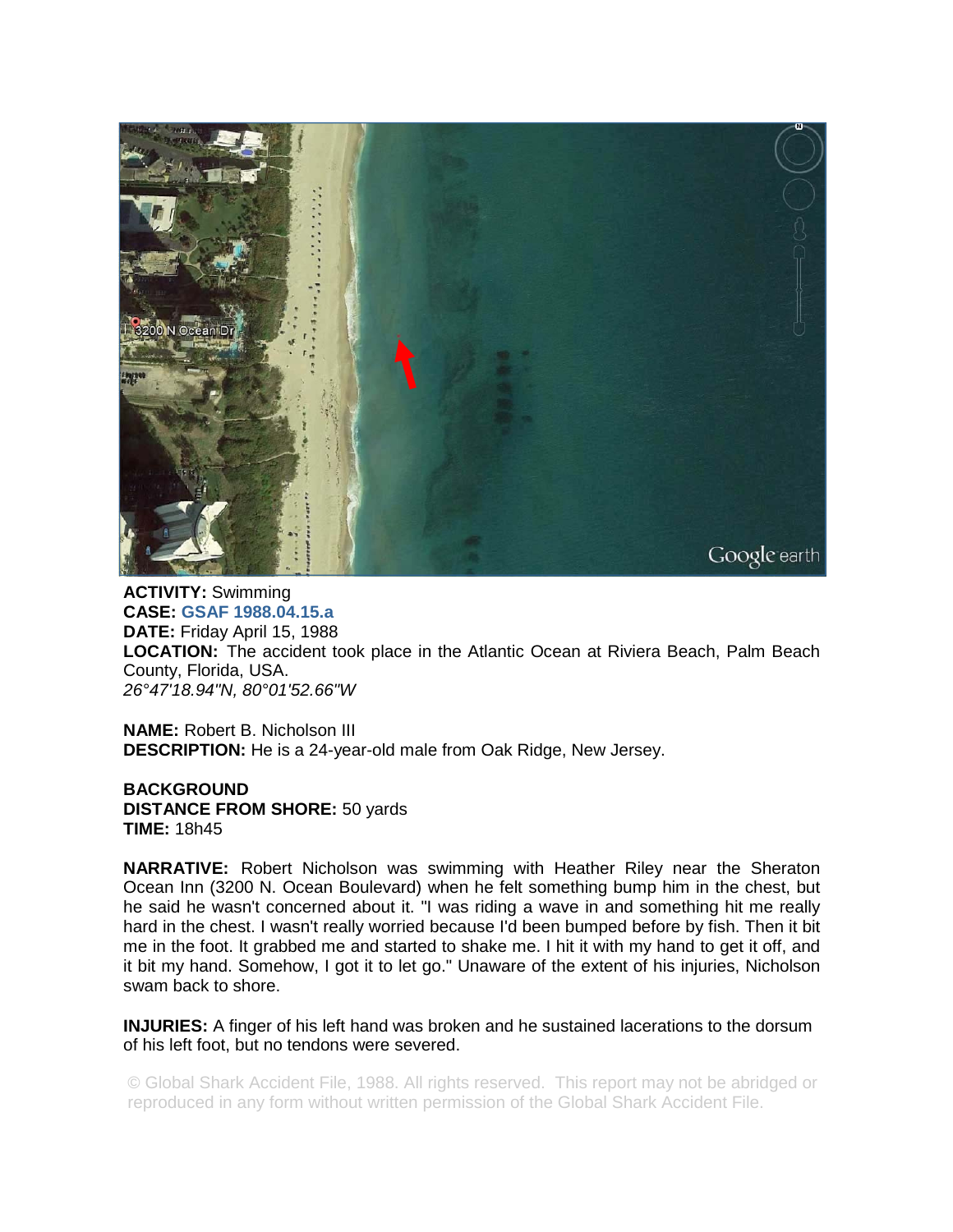**FIRST AID / TREATMENT:** Nicholson told Heather to go back to the hotel and get help. "I saw the amount of blood and I got scared," he said. "I ran back to the hotel and went to the swimming pool and began to hose out the wounds. Then I wrapped myself up in towels and waited for the paramedics."

He was transported to St. Mary's Hospital for evaluation and treatment. He required 45 stitches to his foot and five to his hand. He still needed skin graft surgery when he returned to New Jersey.

**SPECIES:** Not identified, but according to Nicholson, the shark was about eight feet in length.

**SOURCES:** Palm Beach Post, Saturday April 16, 1988 North Jersey.com, April 22, 2013

**CASE INVESTIGATOR:** Electa Pace, Florida Shark Attack File

# ark attacks close beach at Riviera

By JOE BROGAN Palm Bench Post Staff Writer

RIVIERA BEACH - A New Jersey man Friday became the third victim attacked in two days along a halfmile stretch of Singer Island teeming with sharks in a bait-fish feeding fren-

Robert B. Nicholson III of Oak Ridge was bitten on the left foot and left hand while swimming near the<br>Sheraton Ocean Inn, 3200 N. Ocean Blvd.

Heather Riley, 18, of Boston, who<br>was swimming with Nicholson, said<br>he was about 50 yards offshore when

the shark attacked at about 6.45 p.m.<br>"He kicked it and got away and then ran to the hotel," she said. "He lost a lot of blood and had a serious

cut on the top of his foot."<br>Nicholson, 24, was taken to St<br>Mary's Hospital, where doctors were determining Friday night whether surgery was necessary.<br>"If we had known there were

sharks in the water, we never would<br>have gone in," Riley said.

Please see SHARKS/14A



Usually an avid swimmer, Hat Hemmings of Lake Park decided to work on his tan Friday when he heard that Singer Island waters were teeming with sharks.

© Global Shark Accident File, 1988. All rights reserved. This report may not be abridged or reproduced in any form without written permission of the Global Shark Accident File.